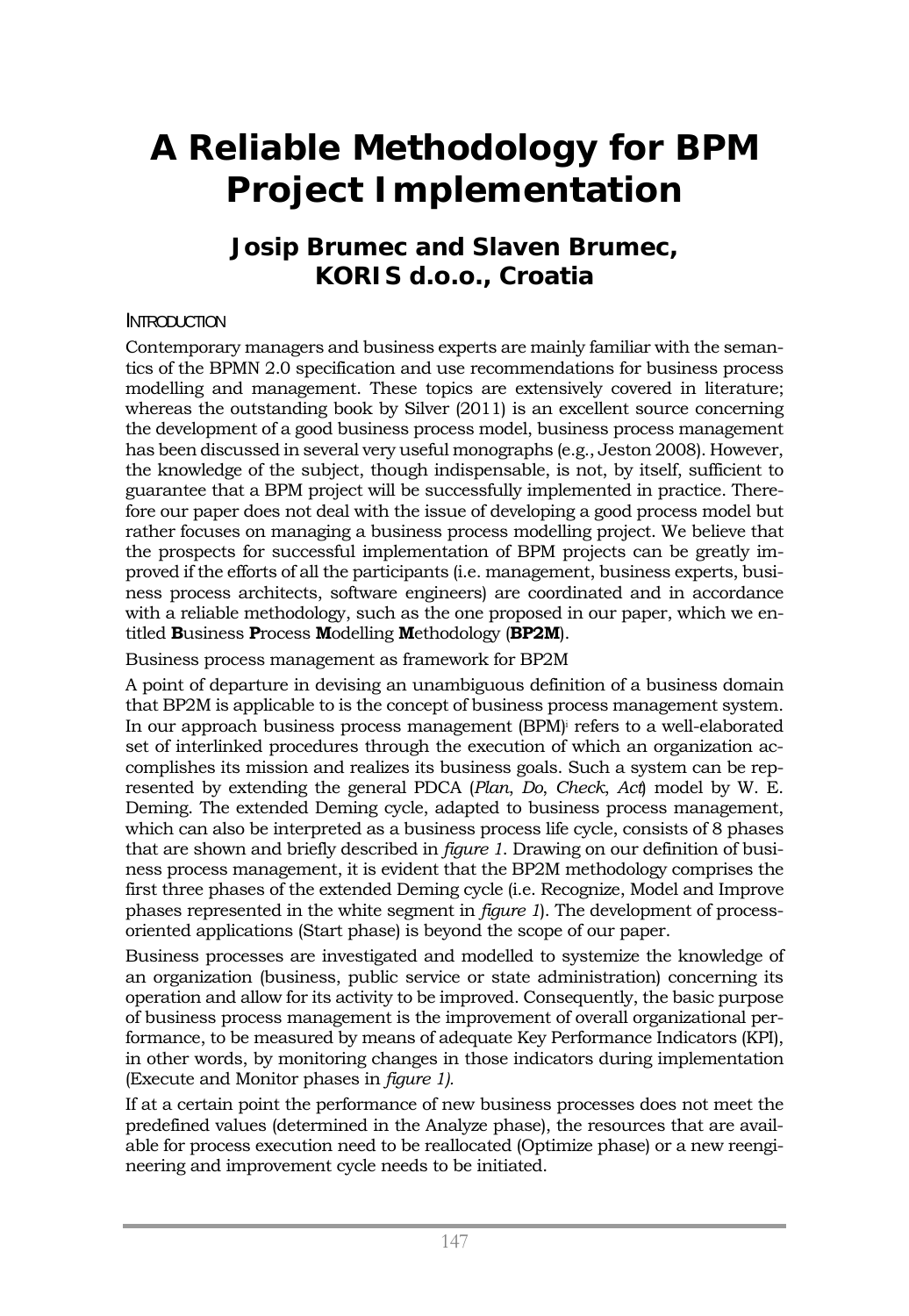Accordingly, our methodology has been devised with the aim of harmonizing each business process reengineering and improvement project with the organization's (profit organization, public service) strategy and ensuring that such a project is economically justified.



**Recognize.** Form an expert team. Compose a list of existing business processes.

**Model.** Define activities, events and business rules, model As-Is mode of process execution in accordance with BPMN 2.0 and document it.

**Improve.** Plan business process reengineering (BPR) and improvement (BPI) and create the To-Be process model. Assess BPI effects by simulation on the business process diagram (BPD) and calculate return ROI. Repeat it until the agreement on the possibility of implementation is reached.

**Deploy.** Develop process-oriented applications (POA) on the basis of service-oriented architecture (SOA) and Web technology, and install them in the work environment.

**Execute.** Operationally execute BPR and introduce process-oriented applications. Train participants for working with improved processes and performing operations in a new way.

**Monitor.** Track the activity execution by Business Activity Monitoring (BAM) and measure the KPI of new business process. The BAM module needs to be an integral part of a process-oriented application.

**Analyze.** Compare the actual KPI of the new processes against those projected on the basis of simulation. Determine points in the process that require intervention in order to achieve expected effects.

**Optimize.** Reallocate the available resources for achieving maximum effects. For external users of business processes these are manifested as shorter process duration and quality improvement, whereas for the organization that owns the processes they refer to reduced resources consumption.

## *Figure 1: Business Process Life Cycle*

The responsibility for strategy selection undoubtedly pertains to the domain of the organization's management. It is the duty of business process analysts and architects to (in cooperation with business experts) propose a business process reengineering and improvement model the effects of which can be calculated and proved exactly. The goals that have been generally formulated as *'BPM resulting in cheaper processes that are executed faster and yield higher quality'* need to be proved by figures based on the mathematical processing of expected improvement results by simulation run on the process model (shown as iteration of Improve and Model phases in *figure 1*).

Business process reengineering and improvement can be motivated by changes in the environment in which the organization operates, introduction of new technologies (including ICT), redesign of particular working steps, or by a combination of all the three factors. Considering that process reengineering and improvement is a costly endeavour, their expected effects need to be compared against necessary investment. According to our methodology, project justifiability can be assessed by calculating Return on Investment (ROI), following the expression *ROI=(Benefit-Cost)/Cost*. As a rule, ROI is calculated for a three-year period, which amounts to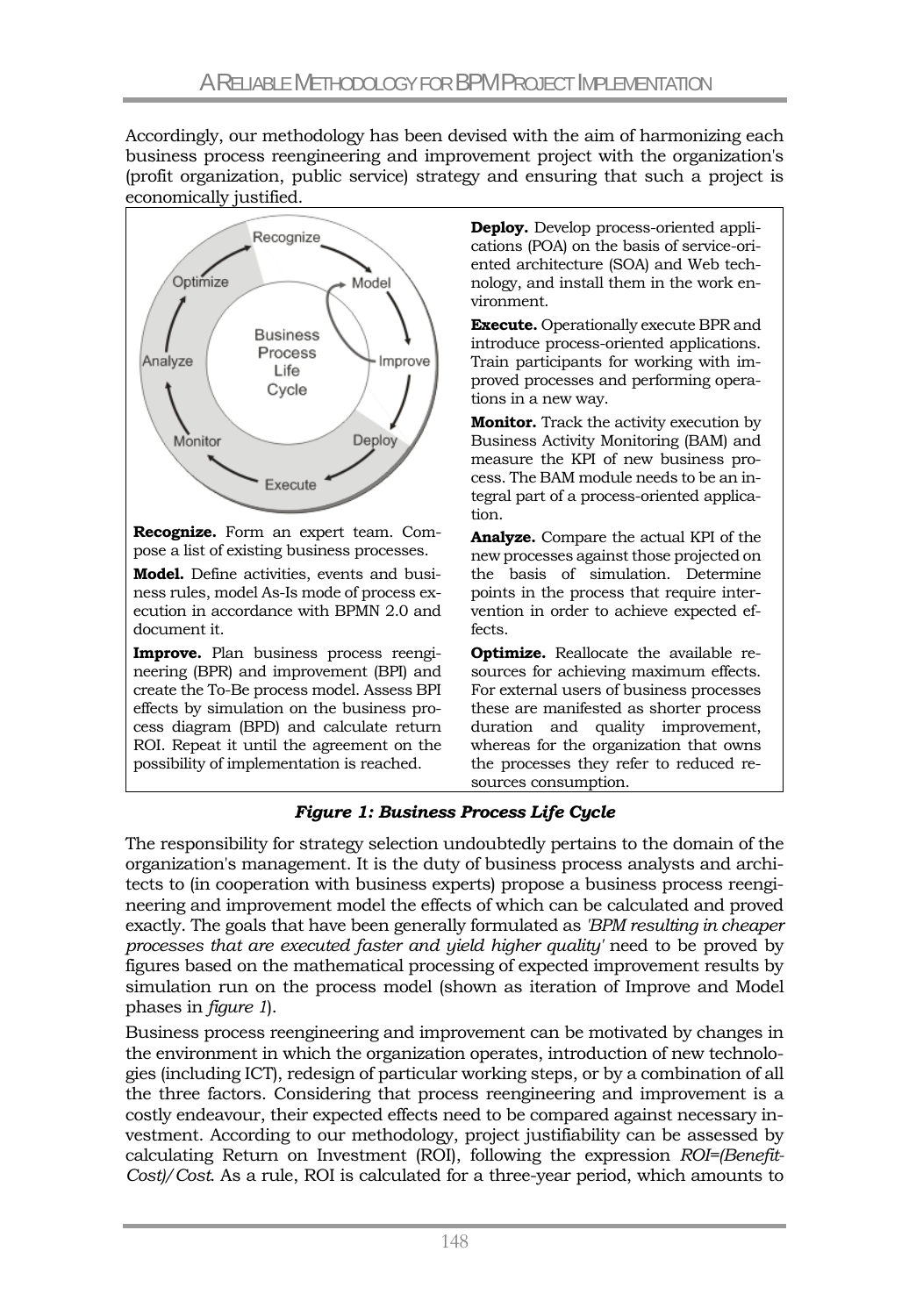the time after which the technology that is being used should be replaced. An improvement project is considered effective if *ROI3>0.5*, although in certain projects executed by the authors of this paper *ROI3>1.0* was obtained. It should be noted that variables for assessing ROI in public services and state administration are calculated in a somewhat different way than those in profit organizations since the cost and benefit need to be calculated on the service provider's side as well as on that of the user, who needs the required service in shortest possible time and with minimum costs. In our methodology this means that the effect of BPI in public institutions ROI will be calculated for a complex system constituted by the service provider *and* the user.

#### DESCRIPTION OF BP2M METHODOLOGY

Based on the BPMN 2.0 specification, experience from working in the field and our own research, we devised a comprehensive **B**usiness **P**rocess **M**odelling **M**ethodology (BP2M), so far verified on multiple occasions in projects we participated in. To our knowledge, no similar methodology has previously been described in literature, including online sources. This methodology was grounded on the following assumptions:

- In every organization or company it is the duty of the management and business experts to undertake BPR and BPI. They need to be well familiar with BP2M and cooperate during its implementation to ensure that the developed process model is informed by their knowledge of business processes in their organization and of the business segment in which their organization operates.
- However, when operational use of the methodology is concerned, the management and business experts mainly do not have sufficiently broad knowledge and skills required for business process modelling that would enable their organization to yield a maximum effect facilitated by this modelling technique. The management will therefore hire specialized consultants (business process architects) that possess such knowledge and skills, and cooperate with them by also engaging their best business experts in the BPM project.
- Consultants need to have a good understanding of the domain for which business processes are modelled, but in general do not possess specific knowledge about the business practice in a particular company and are not authorized to operationally implement the improved business process. Reliable process models can therefore only be modelled by consultants cooperating with business experts.

A business process modelling project can only be successful if cooperation on the project is established in a way that the management and the business experts determine *what* a particular model should represent and the consultants provide a modelled solution for *how* that objective can be optimally achieved. Such interaction between the beneficiaries and the designers constitutes the core of BP2M, represented in *figure 2*.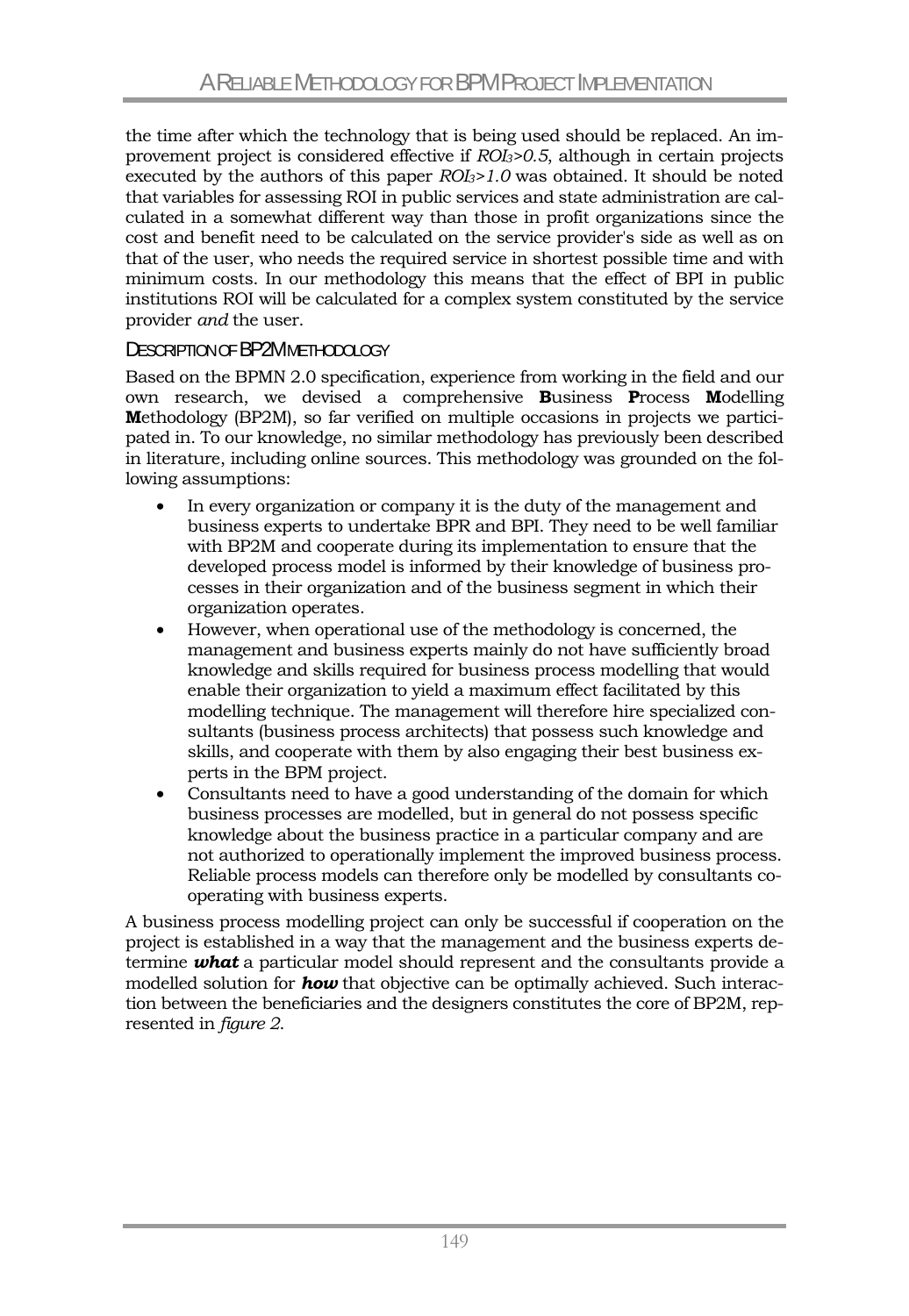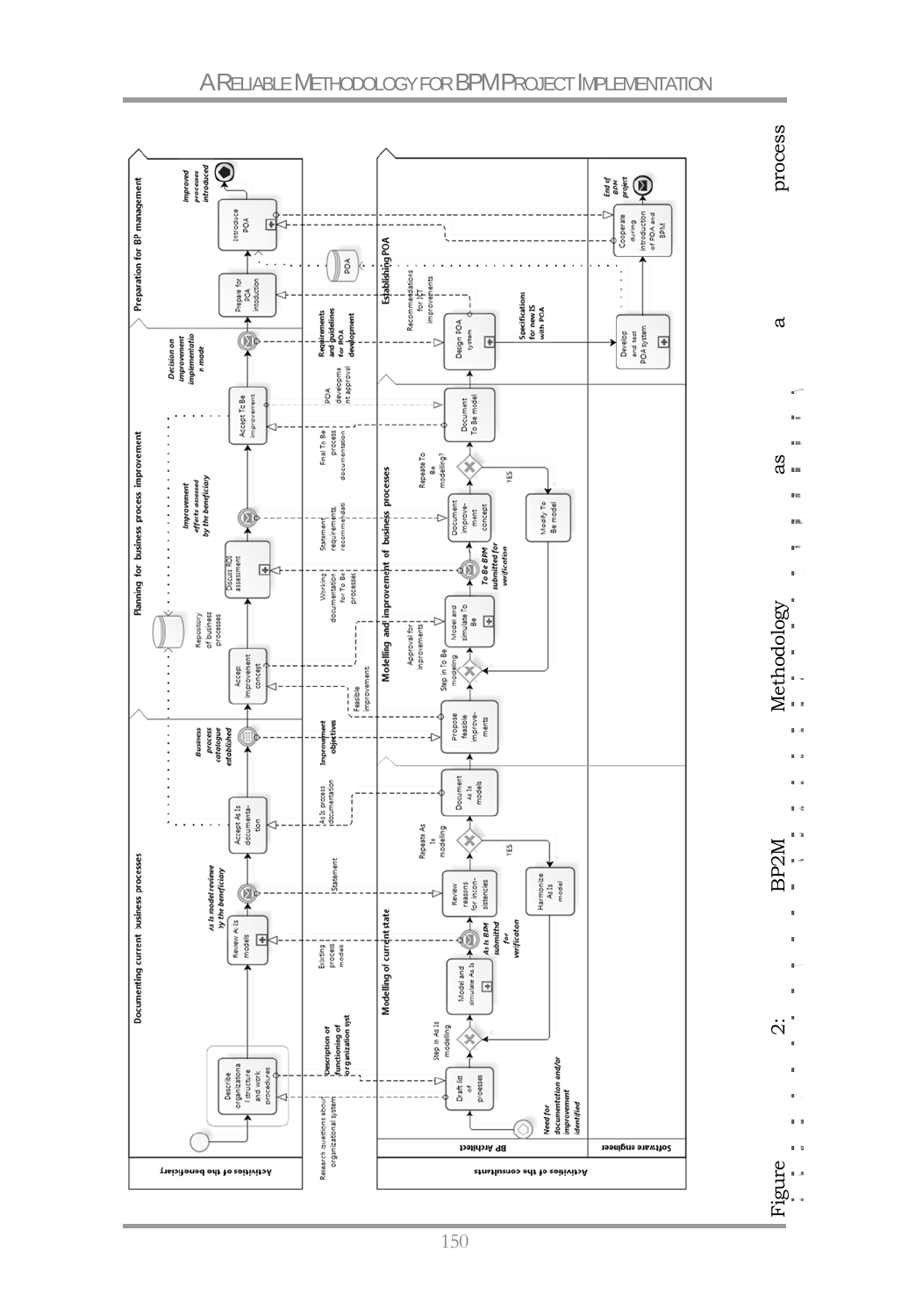The methodology is defined as a complex business process model executed in accordance with the BPMN 2.0 specification. It is first represented graphically in *figure 2* as a model of collaborative processes that are executed by the beneficiary (Activities of the beneficiary) and the consultants (Activities of the consultants). The activities of the consultants are realized through two roles: the business process architect's role and the software engineer's role. Taking into consideration the aim of this paper, the process-oriented applications (POA) development procedure is not further elaborated. Instead, it is represented as a sub-process.

In addition to the graphical representation, the entire methodology is textually exemplified in *table I*. Each item in the table describes a particular activity that is performed during business process modelling, including the explanations of corresponding events and gates.

Table I: Activities of the beneficiary as part of BP2M

Process name: Activities of the beneficiary

The term 'beneficiary' refers to any organization (company, institution, public service, state administration body) for which a BPM project is executed.

The BPM project is executed through collaboration of processes that are run by the beneficiary on the one hand and by the consultants on the other. In course of that collaboration content is exchanged that is represented as notifications (16 in total). The most important notifications are Description of organizational system functioning, Improvement objectives and Requirements and guidelines for POA development, which therefore need to be documented separately. It is through these documents that the beneficiary, for which the BPM project is executed, can influence the design of a correct model of current processes, and, above all, the reengineering, development and design of improved future processes.

The process represents the segment of the BP2M in which business experts or the management of the organization that aims to improve its business processes (beneficiary) are engaged, cooperating with business process architects and software engineers.

From the perspective of the beneficiary, a BPM project consists of three phases (modelled as milestones) that refer to the level of business process maturity that the organization desires to achieve. They are:

Documenting current business processes,

Planning for business process improvement, and

Preparation for business process management.

| Name of element                                                    | Process element description                                                                                                                                                                                                                                                                                                                                                                                                                                                                                                                                                                                                                                                                                                                                                                                                                                                                                                                                                                                                                                                                                                                |
|--------------------------------------------------------------------|--------------------------------------------------------------------------------------------------------------------------------------------------------------------------------------------------------------------------------------------------------------------------------------------------------------------------------------------------------------------------------------------------------------------------------------------------------------------------------------------------------------------------------------------------------------------------------------------------------------------------------------------------------------------------------------------------------------------------------------------------------------------------------------------------------------------------------------------------------------------------------------------------------------------------------------------------------------------------------------------------------------------------------------------------------------------------------------------------------------------------------------------|
|                                                                    | The initial event of an indefinite type since the beneficiary can have<br>a large number of reasons for initiating a BPM project.                                                                                                                                                                                                                                                                                                                                                                                                                                                                                                                                                                                                                                                                                                                                                                                                                                                                                                                                                                                                          |
| Describe organiza-<br>tional structure<br>and work proce-<br>dures | On the basis of the targeted research questions provided by the<br>consultants the beneficiary needs to describe their organizational<br>structure, workplaces, way in which processes are conducted, bot-<br>tlenecks, possible improvements etc. This activity will be performed<br>through several appointments between business process archi-<br>tects, management and the organization's leading business ex-<br>perts. A manager needs to participate in the interview on behalf of<br>the organization: in case the entire organization is encompassed by<br>the BPM project, the CEO acts on behalf of the organization. The<br>output of this activity is the document Description of organiza-<br>tional system functioning, in which all business processes need to<br>be identified. To be prepared for the interview, the business pro-<br>cess architect needs to be well-familiar with the organization, its<br>mission and way of functioning in the business area as well as<br>with its processes. This knowledge can be obtained from the organ-<br>ization's internal documents or public documents that regulate its |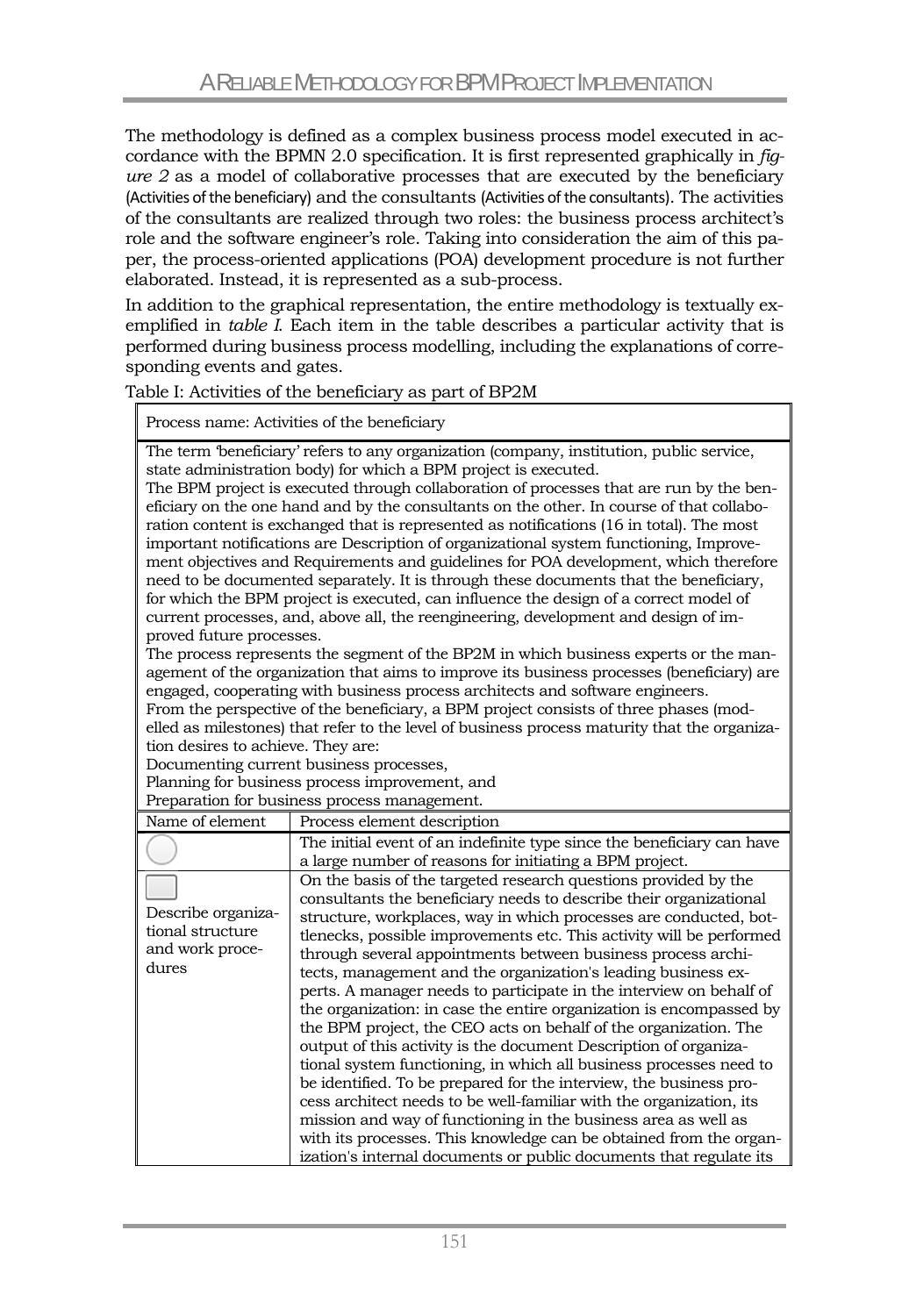|                                                       | activity (laws, professional norms). All business processes need to                                                                                                                                                                                                                                                                                                                                                                                                                                                                                                                                                                                                                                                                                                                                                                    |
|-------------------------------------------------------|----------------------------------------------------------------------------------------------------------------------------------------------------------------------------------------------------------------------------------------------------------------------------------------------------------------------------------------------------------------------------------------------------------------------------------------------------------------------------------------------------------------------------------------------------------------------------------------------------------------------------------------------------------------------------------------------------------------------------------------------------------------------------------------------------------------------------------------|
| ⊕<br>Review As-Is<br>models                           | be briefly described according to a unified schema.<br>On the basis of the previously described process elements the con-<br>sultants will model current business processes. A simulation is<br>run on the model to verify its correctness by comparing the actual<br>and simulated values of the selected KPI. After being discussed by<br>business experts, As-Is models are either verified or errors con-<br>cerning the actual work procedures or discrepancies between sim-<br>ulated and actual KPI values are indicated. This action depends on<br>the organization's internal decision-making procedures and is<br>therefore represented as a sub-process in model.<br>The project is continued after the beneficiary has verified As-Is pro-                                                                                 |
| As-Is model<br>reviewed by the<br>beneficiary         | cesses in terms of their structure and correspondence between the<br>actual KPI values and those obtained by simulation. Eventual re-<br>marks regarding the presented process model draft or correspond-<br>ence between the simulated and actual KPI will be submitted by<br>the beneficiary to the consultants in written form. In our process<br>model this is marked as a notification labelled Statement.                                                                                                                                                                                                                                                                                                                                                                                                                        |
| Accept As-Is<br>documentation                         | The beneficiary accepts documentation on the current business<br>processes as correct and in correspondence with the actual state.<br>The documented processes thus serve as the Business process<br>catalogue. If this procedure has been conducted for the entire or-<br>ganization, it can be considered that it has reached the second<br>level of business process maturity.                                                                                                                                                                                                                                                                                                                                                                                                                                                      |
| <b>Business</b><br>process catalogue<br>established   | The beneficiary has received completed and previously approved<br>Business process catalogue. In order to improve their business<br>processes, the beneficiary will send the consultant a specification<br>of Improvement objectives that they desire to achieve by BPR and<br>BPI as well as target values of specific KPI by means of which they<br>aim to measure the effectiveness of the project of reengineering and<br>improvement of their business processes.                                                                                                                                                                                                                                                                                                                                                                 |
| Accept im-<br>provement con-<br>cept                  | On the basis of the received Improvement objectives the consult-<br>ants will propose organizational, technological and ICT procedures<br>for reengineering and improvement of business processes. The<br>beneficiary will consider the proposal, assess its feasibility in their<br>organization (using SWOT analysis and other methods) and reach<br>a consensus concerning feasible improvements with the consult-<br>ants. In this way the beneficiary confirms their readiness to con-<br>duct the planned modifications in future business processes once<br>the processes have been modelled in detail. On the other hand, the<br>consultant guarantees that proposed measures will be technically<br>feasible with the equipment that is either commercially available or<br>can be purchased under standard commercial terms. |
| ⊕<br>Discuss ROI<br>assessment                        | After the consultants have designed To-Be models (into which the<br>previously agreed improvements have been incorporated) and cal-<br>culated the effects of modifications, the management and business<br>experts will consider the proposal of new business processes, their<br>feasibility and expected cost-effectiveness. The expected cost-effec-<br>tiveness of a BPM project is obtained by calculating ROI, wherein<br>all the effects and costs of reengineering and improvement are<br>taken into consideration. For this procedure, which is represented<br>as a sub-process, other strategical analysis methods (SWOT, BCG,<br>Value Chain etc.) also need to be used.                                                                                                                                                   |
| Improvement<br>effects assessed<br>by the beneficiary | The project is continued after the beneficiary has accepted all the<br>proposed improvements (represented in To-Be models) and the<br>costs of conducting the planned improvements. Remarks by the                                                                                                                                                                                                                                                                                                                                                                                                                                                                                                                                                                                                                                     |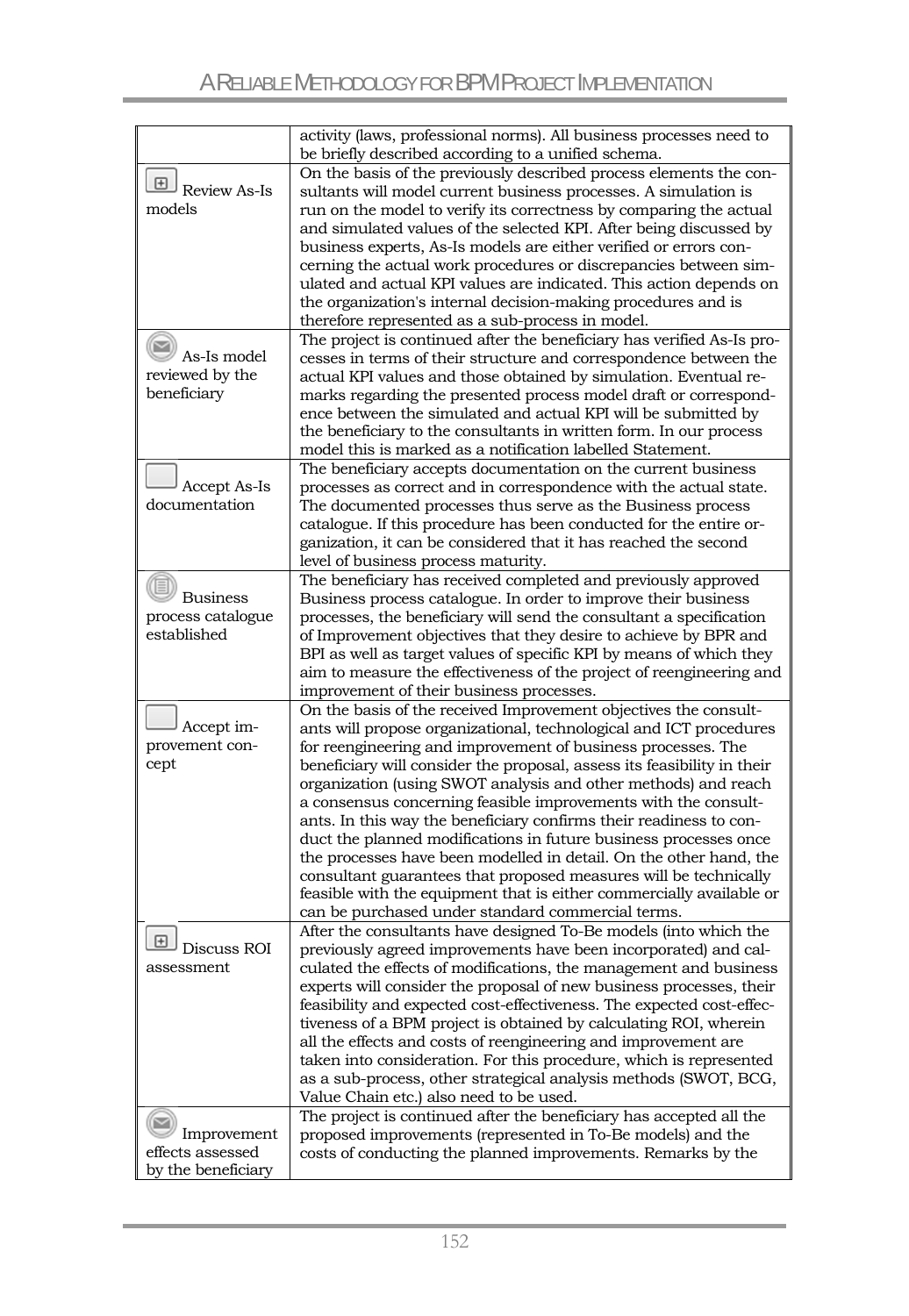|                                                        | beneficiary or their request for ROI verification for processes vari-<br>ants will be submitted to the consultants in written form.                                                                                                                                                                                                                                                                                                                                                  |
|--------------------------------------------------------|--------------------------------------------------------------------------------------------------------------------------------------------------------------------------------------------------------------------------------------------------------------------------------------------------------------------------------------------------------------------------------------------------------------------------------------------------------------------------------------|
| Accept To-Be<br>improvement                            | The beneficiary accepts To-Be processes and expected improve-<br>ment effects, whereby the Business process catalogue is updated.<br>If this procedure has been conducted for the entire organization, it<br>can be considered that the prerequisites for business process man-<br>agement have been fulfilled, which will be realized only after POA<br>have been implemented. In that sense, the organization will grant<br>(or refuse to grant) its approval for POA development. |
| Decision on<br>improvement im-<br>plementation<br>made | The organization has accepted To-Be processes and decides<br>whether to proceed with implementation of accepted solutions<br>through the development of process-oriented applications. In case<br>they decide to continue with implementation, the organization sub-<br>mits the Requirements and guidelines for POA development, in<br>which priorities and additional POA functionalities are specified.                                                                           |
| Prepare for<br>POA introduction                        | During the development of new POA, organizational (reengineer-<br>ing), technical (new SOA-based ICT) and educational (training for<br>new business processes) preparations are undertaken by the bene-<br>ficiary concerning the implementation of new business processes.<br>Those changes are conducted according to the consultants' in-<br>structions, in correspondence with To-Be models.                                                                                     |
| ⊕<br>Introduce<br><b>POA</b>                           | Introduction of process-oriented applications is a technical prereq-<br>uisite for business process management. The implemented POA<br>provide insight into each process instance, identification of bottle-<br>necks, reallocation of resources and measurement of achieved KPI.<br>Those functionalities are an integral part of business process man-<br>agement.                                                                                                                 |
| Improved<br>processes intro-<br>duced                  | From the organization's perspective, the BPM project has termi-<br>nated. However, if market or technical conditions in accordance<br>with which new business processes were designed change, or if<br>during business process management new possibilities for im-<br>provement are identified, a next phase in the business process life<br>cycle can be initiated (figure 1).                                                                                                     |
| Documenting<br>current business<br>processes           | First phase of the BPM project that is aimed at documenting busi-<br>ness processes in accordance with the BPMN 2.0. In practice this<br>phase is referred to as Business process catalogue development.<br>Although this phase is itself beneficial in a certain sense, the pri-<br>mary goal of the organization is to acquire the highest level of busi-<br>ness process maturity, that is, to proceed with the execution of the<br>second and third phase of the BPM project.    |
| Planning for<br>business process<br>improvement        | On the basis of As-Is business processes and the consultants' pro-<br>posal of possible improvements the organization decides which im-<br>provements it is capable of conducting. Based on the organiza-<br>tion's decisions the consultants develop To-Be models of new busi-<br>ness processes and calculate economic benefits that can be ex-<br>pected if improvements are implemented.                                                                                         |
| Preparation<br>for BP manage-<br>ment                  | Third phase of the organization's BPM project that is aimed at en-<br>suring the prerequisites for business process management.<br>Technical, organizational and educational activities for POA intro-<br>duction are practically conducted in this phase leading to facilita-<br>tion of effective management of new business processes.                                                                                                                                            |

The Activities of the consultant's process, which collaborates with the Activities of the beneficiary process in accordance with BP2M, is described in *table II.*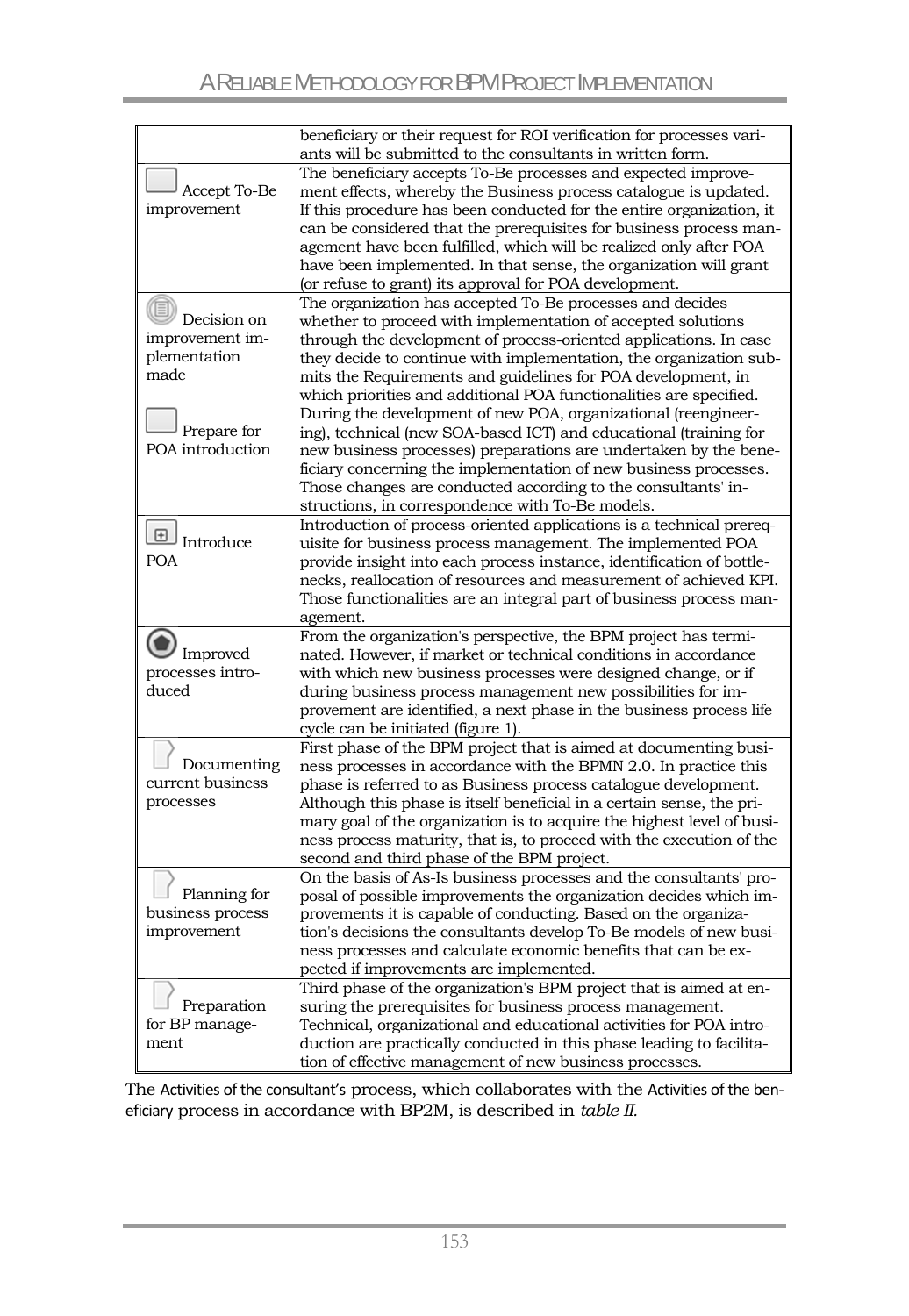#### *Table II:* Activities of the consultants *as part of BP2M*

Process name: Activities of the consultants

| This part of BP2M comprises activities that are conducted by the consultants (business<br>process architects and software engineers) but are executed in intense cooperation with<br>the organization's management and its business experts.<br>From the perspective of the consultants, a BPM project consists of three phases<br>modelled as milestones. They are:<br>Modelling of current state, |  |  |
|-----------------------------------------------------------------------------------------------------------------------------------------------------------------------------------------------------------------------------------------------------------------------------------------------------------------------------------------------------------------------------------------------------|--|--|
| Modelling and improvement of business processes, and                                                                                                                                                                                                                                                                                                                                                |  |  |
| Establishing POA.                                                                                                                                                                                                                                                                                                                                                                                   |  |  |
| This process is conducted by business process architects and software engineers,                                                                                                                                                                                                                                                                                                                    |  |  |
| defined as swimlanes in the model in figure 2.                                                                                                                                                                                                                                                                                                                                                      |  |  |
| The BPM project is initiated if one or more of the initial events has occurred.                                                                                                                                                                                                                                                                                                                     |  |  |
| Name of element<br>Process element description                                                                                                                                                                                                                                                                                                                                                      |  |  |
| A BPM project can be initiated for the purpose of:                                                                                                                                                                                                                                                                                                                                                  |  |  |
| Need for<br>documenting the existing processes in order to acquire the second                                                                                                                                                                                                                                                                                                                       |  |  |
| documenta-tion<br>level of business process maturity according to the Business                                                                                                                                                                                                                                                                                                                      |  |  |
| and/or<br>Process Maturity Model (BPMM),                                                                                                                                                                                                                                                                                                                                                            |  |  |
| improvement<br>improving business processes without providing computer support                                                                                                                                                                                                                                                                                                                      |  |  |
| identified<br>in business process execution, or                                                                                                                                                                                                                                                                                                                                                     |  |  |
| improving business processes by providing computer support in                                                                                                                                                                                                                                                                                                                                       |  |  |
| the execution and monitoring business Processes (BAM).                                                                                                                                                                                                                                                                                                                                              |  |  |
| The goal of this step is to obtain a list of processes in the organiza-                                                                                                                                                                                                                                                                                                                             |  |  |
| Draft list of<br>tion for which the BPM project is executed, verify the completeness                                                                                                                                                                                                                                                                                                                |  |  |
| processes<br>of that list and briefly describe each business process according to                                                                                                                                                                                                                                                                                                                   |  |  |
| a unified schema. For the processes to be identified all external                                                                                                                                                                                                                                                                                                                                   |  |  |
| documents (e.g. laws) relevant for the organization's activity and                                                                                                                                                                                                                                                                                                                                  |  |  |
| internal documents that determine its work procedures (document                                                                                                                                                                                                                                                                                                                                     |  |  |
| and data lists, business rules etc.) need to be analyzed using                                                                                                                                                                                                                                                                                                                                      |  |  |
| appro-priate methods (Value Chain and/or Decomposition                                                                                                                                                                                                                                                                                                                                              |  |  |
| Diagram) need to be used. The data for these methods is gathered                                                                                                                                                                                                                                                                                                                                    |  |  |
| by interviews with the management and the organization's                                                                                                                                                                                                                                                                                                                                            |  |  |
| business experts. To prepare themselves for the interview, the                                                                                                                                                                                                                                                                                                                                      |  |  |
| consultants are supposed to analyze all the available documents                                                                                                                                                                                                                                                                                                                                     |  |  |
| and independently draft the first version of the list of processes. It                                                                                                                                                                                                                                                                                                                              |  |  |
| is essential that the CEO of the organization for which business                                                                                                                                                                                                                                                                                                                                    |  |  |
| processes are modelled is present in the interview. Drafting the list                                                                                                                                                                                                                                                                                                                               |  |  |
| of processes should be in strict accordance with the business                                                                                                                                                                                                                                                                                                                                       |  |  |
| process definitionii.                                                                                                                                                                                                                                                                                                                                                                               |  |  |
| The subprocess that follows is either performed for the first time or                                                                                                                                                                                                                                                                                                                               |  |  |
| Step in As-Is<br>is repeated in case the beneficiary has expressed remarks                                                                                                                                                                                                                                                                                                                          |  |  |
| modelling<br>concerning the correctness of the existing process model.                                                                                                                                                                                                                                                                                                                              |  |  |
| Modelling is performed in accordance with the BPMN 2.0 by using                                                                                                                                                                                                                                                                                                                                     |  |  |
| ⊕<br>Model and<br>the appropriate software tool. This complex procedure is further                                                                                                                                                                                                                                                                                                                  |  |  |
| simulate As-Is<br>explained by a subprocess. In this phase a Business Process                                                                                                                                                                                                                                                                                                                       |  |  |
| Diagram (BPD) is designed in one of the two following ways:                                                                                                                                                                                                                                                                                                                                         |  |  |
| as a collaboration diagram, for a small number of participants. The                                                                                                                                                                                                                                                                                                                                 |  |  |
| activities of each participant are placed as a private non-executable                                                                                                                                                                                                                                                                                                                               |  |  |
| process model, while collaboration between them is modelled as                                                                                                                                                                                                                                                                                                                                      |  |  |
| the exchange of notifications between activities and events                                                                                                                                                                                                                                                                                                                                         |  |  |
| occurring between private processesiii;                                                                                                                                                                                                                                                                                                                                                             |  |  |
| as a set of BPD's, if there is a large number of participants in a                                                                                                                                                                                                                                                                                                                                  |  |  |
| complex process. In that case a private non-executable process                                                                                                                                                                                                                                                                                                                                      |  |  |
| model is designed for each participant, while their collaboration                                                                                                                                                                                                                                                                                                                                   |  |  |
| with other participants is modelled as messages between activities                                                                                                                                                                                                                                                                                                                                  |  |  |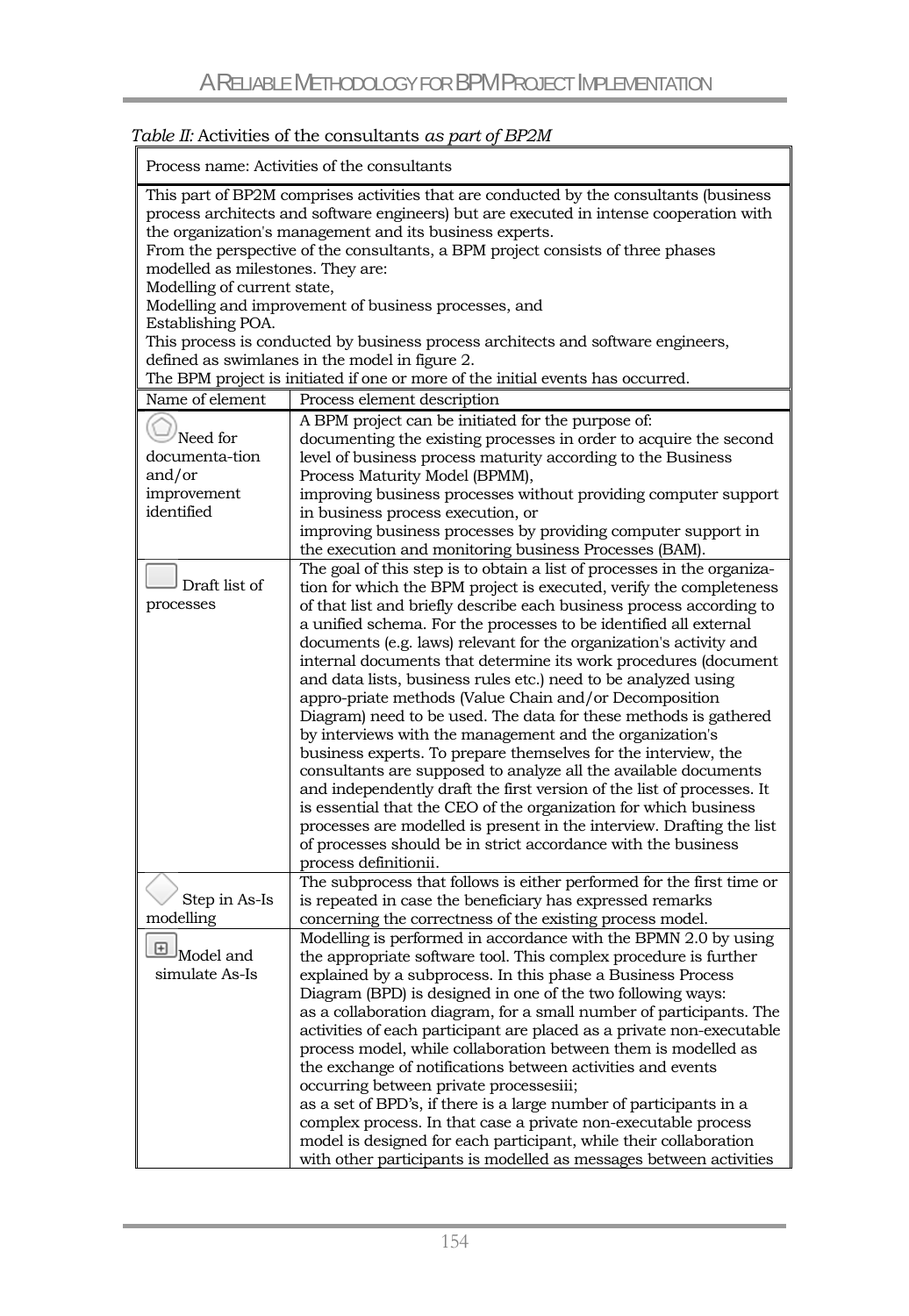|                 | and events in the main process and with each pool representing          |
|-----------------|-------------------------------------------------------------------------|
|                 | one of the participants.                                                |
|                 | The selection of the content to be represented by BPD should be in      |
|                 | strict accordance with the business process definition. A single        |
|                 | project (which will encompass several different BPD) must contain       |
|                 | all the processes of an organization. Logical consistency of the        |
|                 | designed BPD needs to be verified by using simulation software,         |
|                 | which may be incorporated in some BPM tools. The simulation is          |
|                 | run for a statistically relevant number of business cases with a        |
|                 | 95% reliability. The model is adequate if all the business cases are    |
|                 | passed from start to end event, if all the paths were active, and if    |
|                 | the KPI's in the original process are statis-tically equal to the KPI's |
|                 | determined by the simulation. KPI typically include the average         |
|                 | process duration and the resources usage.                               |
|                 | The designed process models, along with model adequacy                  |
| As-Is BPM       | (conducted by statistical comparison between the selected KPI in        |
| submitted for   | the real process and the values of those KPI obtained by the            |
| verification    | simulation), are submitted by the consultants to the beneficiary's      |
|                 |                                                                         |
|                 | business experts and management for adequacy verification.              |
| Review          | The received notification (or the Statement of the beneficiary) can     |
| reasons for     | be interpreted as the beneficiary's acceptance of the designed pro-     |
| inconsistencies | cess models, so next activity is proceeded with. On the other hand,     |
|                 | if in their statement the beneficiary has indicated inconsistency be-   |
|                 | tween the actual and simulated KPI, the lack of correspondence          |
|                 | between the real process and its model needs to be analyzed.            |
|                 | The procedure of modelling the existing business process is             |
| Repeat As-Is    | repeated as long as it has been confirmed (in the Statement of the      |
| modelling?      | beneficiary) that the process model corresponds with the actual         |
|                 | process performed in the organization.                                  |
|                 | Each business process needs to be documented to determine the           |
| Document        | following attributes: short name, detailed description, KPI concer-     |
| As-Is models    | ning process performance, start and end event, process inputs and       |
|                 | outcomes, activities and decisions within the process, required         |
|                 | resources (by type and amount), causes of insufficient process          |
|                 | efficiency as well as reasons for improvement and expected benefits     |
|                 | it could yield. The names of processes and their related activities     |
|                 | need to be brief (15-40 characters), but specific enough to describe    |
|                 | their essence. Therefore they should be formulated according to a       |
|                 | neutral grammar pattern: 'Predicate object (adverbial phrase)'. The     |
|                 | performer is not specified in the name of the activity (since it is     |
|                 | determined by the position of the activity on the swimlane),            |
|                 | adverbial phrases are to be used only when they are necessary for       |
|                 | the understanding of the activity content, whereas appositions and      |
|                 | attributes are to be avoided. Examples of activity names are: 'Issue    |
|                 | invoice', 'Send goods to customer' etc. The process execution will      |
|                 | be exemplified in detail in the description, which, though extensive,   |
|                 | needs to be succint and avoid redundant words and phrases. The          |
|                 | documentation, completed in accordance with the aforementioned          |
|                 | guidelines, is submitted to the beneficiary.                            |
|                 | Consultants, who have familiarized themselves with the                  |
| Propose         | organization's business processes during As-Is modelling, propose       |
| feasible        | improvements that are in correspondence with the organization's         |
| improvements    | goals and are feasible in practice. Possible improvements can be        |
|                 | grouped into four categories:                                           |
|                 | effects to be achieved by implementing contemporary ICT,                |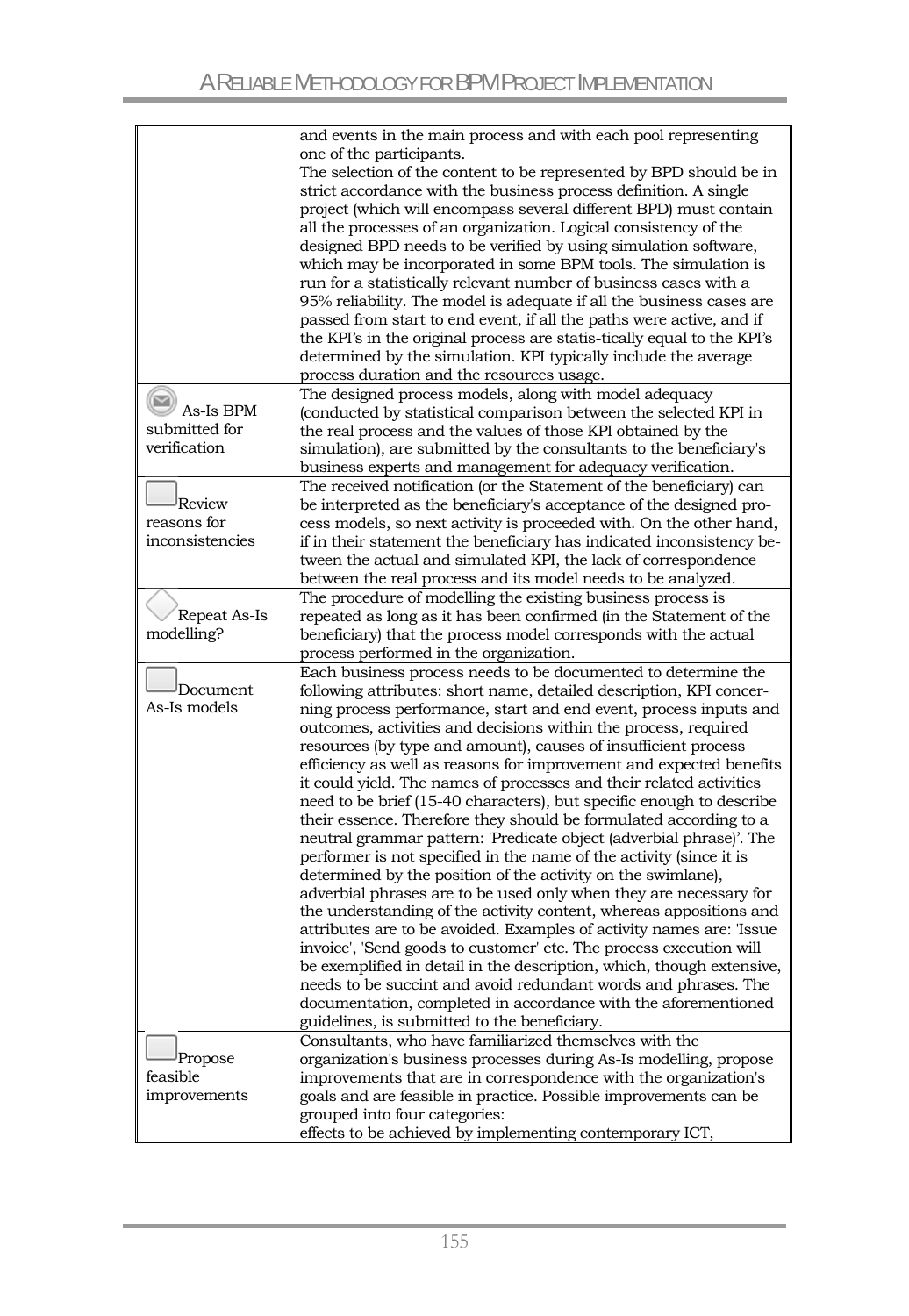| Step in To-Be<br>modelling<br>⊞<br>Model and<br>simulate To-Be | effects to be achieved by changing the order of execution of<br>activities (elimination of certain activities, changes from serial to<br>parallel execution), that is, by changing model topography,<br>effects to be achieved by organizational changes, rearranging the<br>portfolio of the products and services and a reengineering without<br>changing the organization's legal position, and<br>improvements encompasses by the previous category, which,<br>however, imply a change in the organization's legal position<br>(changes in the portfolio, laws or statutes, etc.)<br>In practice, combined improvements are most common. Moreover,<br>it has to be noted that:<br>all changes must be accepted by consensus between the<br>beneficiary and the consultants, and<br>in case of the improvements described in the fourth category<br>above, changes in the organization's legal position need to be<br>incorporated in the BPM project.<br>In proposing improvements, the current level of the organization's<br>business process maturityiv needs to be taken into consideration.<br>The subprocess that follows is either executed for the first time or<br>is repeated in case the beneficiary has submitted remarks<br>regarding the correctness of the To-Be process model.<br>The consultants develope To-Be models by incorporating changes<br>adopted by consensus between the beneficiary and the<br>consultants, in other words, anticipates their impact on the<br>process structure, activity duration and the range of required<br>resources. In terms of activity execution, all the explanations<br>provided for the 'Model and simulate As Is' subprocess are<br>applicable here. The integral part of the subprocess is calculating<br>the effects of reengineering on reducing process duration and<br>consumption of required resources. The improvement of business<br>processes is a business venture for which ROI needs to be<br>calculated. In calculating ROI for service providing companies, |
|----------------------------------------------------------------|-------------------------------------------------------------------------------------------------------------------------------------------------------------------------------------------------------------------------------------------------------------------------------------------------------------------------------------------------------------------------------------------------------------------------------------------------------------------------------------------------------------------------------------------------------------------------------------------------------------------------------------------------------------------------------------------------------------------------------------------------------------------------------------------------------------------------------------------------------------------------------------------------------------------------------------------------------------------------------------------------------------------------------------------------------------------------------------------------------------------------------------------------------------------------------------------------------------------------------------------------------------------------------------------------------------------------------------------------------------------------------------------------------------------------------------------------------------------------------------------------------------------------------------------------------------------------------------------------------------------------------------------------------------------------------------------------------------------------------------------------------------------------------------------------------------------------------------------------------------------------------------------------------------------------------------------------------------------------------------------------------------------------------------------|
|                                                                | benefits and costs for the process owners, as well as for all the us-                                                                                                                                                                                                                                                                                                                                                                                                                                                                                                                                                                                                                                                                                                                                                                                                                                                                                                                                                                                                                                                                                                                                                                                                                                                                                                                                                                                                                                                                                                                                                                                                                                                                                                                                                                                                                                                                                                                                                                     |
|                                                                | ers of services, need to be included.                                                                                                                                                                                                                                                                                                                                                                                                                                                                                                                                                                                                                                                                                                                                                                                                                                                                                                                                                                                                                                                                                                                                                                                                                                                                                                                                                                                                                                                                                                                                                                                                                                                                                                                                                                                                                                                                                                                                                                                                     |
| To-Be BPM<br>submitted for<br>verification                     | The designed To-Be process models, along with model adequacy<br>verification (conducted by comparison between the selected KPI in<br>the real process and the values of those KPI obtained by the<br>simulation), are submitted by the consultants to the beneficiary's<br>business experts and management for verification.                                                                                                                                                                                                                                                                                                                                                                                                                                                                                                                                                                                                                                                                                                                                                                                                                                                                                                                                                                                                                                                                                                                                                                                                                                                                                                                                                                                                                                                                                                                                                                                                                                                                                                              |
| Document<br>improvement<br>concept                             | The received Statement of the beneficiary can be interpreted as the<br>beneficiary's acceptance of the new models, so the procedure is<br>continued by documenting the To-Be state. On the other hand, if<br>beneficiary has indicated issues regarding improvements feasibil-<br>ity, excessive costs or insufficient effects (ROI), additional improve-<br>ment possibilities are analyzed and other To-Be process variants<br>are explored that will subsequently also need to be verified.                                                                                                                                                                                                                                                                                                                                                                                                                                                                                                                                                                                                                                                                                                                                                                                                                                                                                                                                                                                                                                                                                                                                                                                                                                                                                                                                                                                                                                                                                                                                            |
| Repeat To-Be<br>modelling?                                     | The procedure of To-Be modelling is repeated as long as the<br>beneficiary has confirmed that the process model is satisfactory<br>and feasible, and expected effects correspond with the predefined<br>goals.                                                                                                                                                                                                                                                                                                                                                                                                                                                                                                                                                                                                                                                                                                                                                                                                                                                                                                                                                                                                                                                                                                                                                                                                                                                                                                                                                                                                                                                                                                                                                                                                                                                                                                                                                                                                                            |
| Document<br>To-Be model                                        | In terms of documentation content, all the explanations given in<br>the 'Document As-Is models' are applicable, bearing in mind that<br>all the modifications with regards to the As-Is state need to be<br>specified in the documentation.                                                                                                                                                                                                                                                                                                                                                                                                                                                                                                                                                                                                                                                                                                                                                                                                                                                                                                                                                                                                                                                                                                                                                                                                                                                                                                                                                                                                                                                                                                                                                                                                                                                                                                                                                                                               |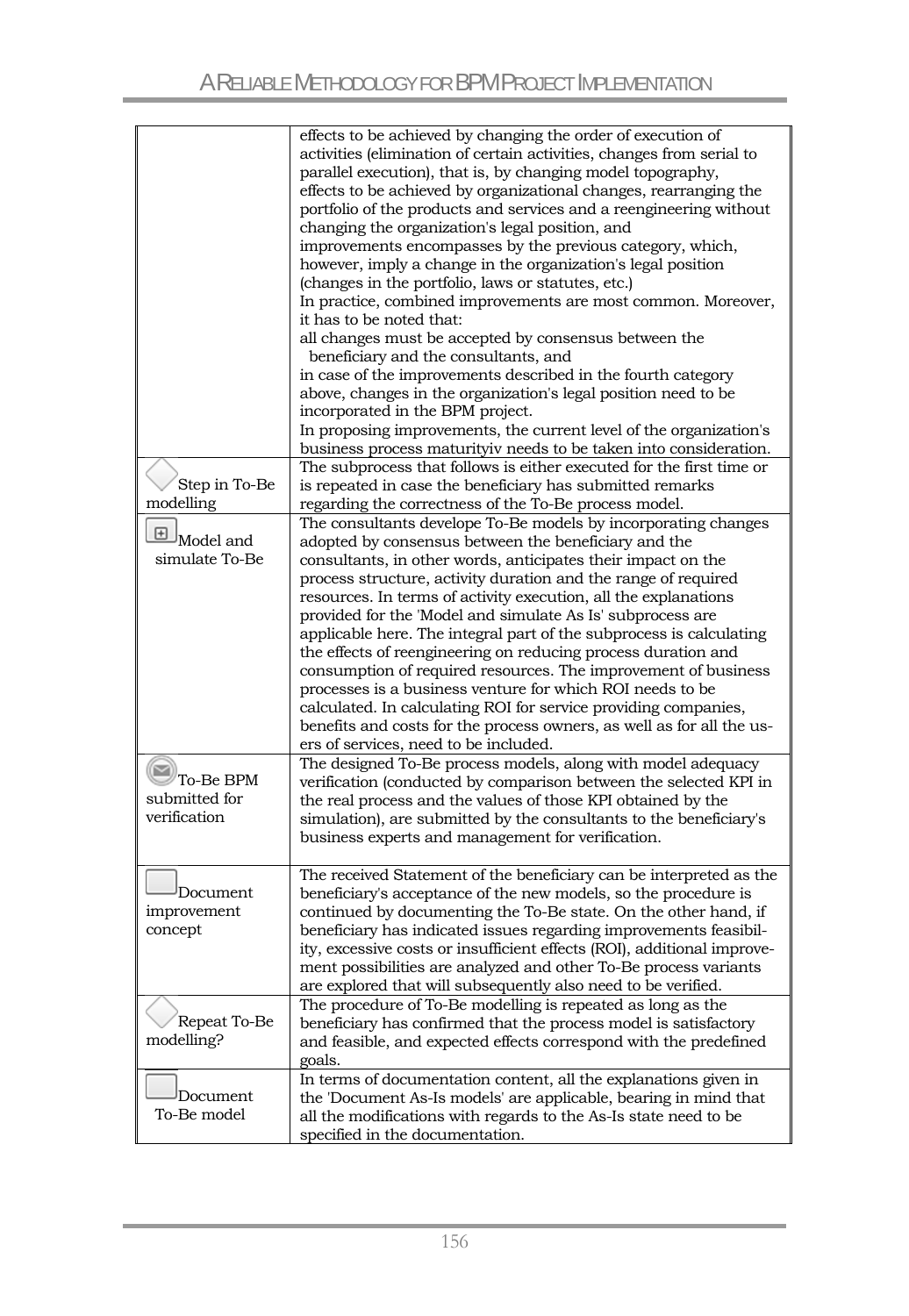| ⊞<br>Design POA<br>system                             | Refers to the complex task of designing process-oriented<br>applications (POA) according to structure- and object-oriented<br>methods for information systems design. This implies:<br>designing an executable model for all processes,<br>developing a database, and<br>creating web forms, since POA function as web applications.                                                                                                                                                                                                                                                                                                                                                                                                                          |
|-------------------------------------------------------|---------------------------------------------------------------------------------------------------------------------------------------------------------------------------------------------------------------------------------------------------------------------------------------------------------------------------------------------------------------------------------------------------------------------------------------------------------------------------------------------------------------------------------------------------------------------------------------------------------------------------------------------------------------------------------------------------------------------------------------------------------------|
| $\boxplus$<br>Develop and<br>test POA                 | Refers to the developing and testing POA, which need to operate in<br>a web environment, running on service-oriented architectures<br>(SOA). The developed process-oriented applications are submitted<br>by the consultants to the beneficiary following ITIL specifications.                                                                                                                                                                                                                                                                                                                                                                                                                                                                                |
| Cooperate<br>during<br>introduction of<br>POA and BPM | Business process architects and software engineers cooperate with<br>the beneficiary during POA introduction and the establishment of<br>the Business Activity Monitoring (BAM) system. This cooperation,<br>conducted during the 'Introduce POA' subprocess, is interactive<br>and encompasses, among others, practical training of end-users<br>that will work with the new process-oriented applications.                                                                                                                                                                                                                                                                                                                                                  |
| End of BPM<br>project                                 | The end event in the implementation of BP2M that needs to<br>coincide with the termination of the activity on the beneficiary's<br>side.                                                                                                                                                                                                                                                                                                                                                                                                                                                                                                                                                                                                                      |
| Modify To-Be<br>model                                 | If the beneficiary has indicated that the expected effects of BPI are<br>not sufficient and has documented that in Statement,<br>requirements and recommendations, the consultants will explore<br>other improve-ment possibilities and implement changes in the<br>model to be verified by rerunning of the 'Model and simulate To Be'<br>subprocess.                                                                                                                                                                                                                                                                                                                                                                                                        |
| Harmonize<br>As-Is model                              | If the beneficiary has indicated any differences between the process<br>model and actual procedures, or between simulated KPI values<br>and real KPI values, the model will be modified by the consultants.<br>These changes will lead to a process model which corresponds<br>more accurately to reality, which needs to be verified by rerunning<br>of the 'Model and simulate As Is' subprocess.                                                                                                                                                                                                                                                                                                                                                           |
| <b>BP</b> architect                                   | Consultant well-familiar with methods and style of business<br>process modelling in accordance with the BPMN 2.0 as well as in<br>correspondence with the business domain for which the BPM<br>project is executed. Their responsibilities include modelling<br>business processes, assessing expected improvements, assisting<br>the beneficiary increasing the business process maturity level and<br>preparing the process model that will serve as a starting point for<br>POA development and business process management, all of which<br>should be done in cooperation with the beneficiary's business<br>experts. Furthermore, the business process architect works closely<br>with software engineers in designing executable business<br>processes. |
| Software<br>engineer                                  | Consultant with expert knowledge of BPMN 2.0 and effective use of<br>ICT in a given business and technological environment. A software<br>engineer is responsible for designing executable process models<br>and translating them into a process-oriented application to be<br>executed on a SOA platform. In POA development and<br>implementation, the software engineer works closely with the<br>business process architect and jointly participates in training end-<br>users for POA, its implementation and test run.                                                                                                                                                                                                                                  |
| Modelling of<br>current state                         | First phase of the BPM project from the consultants' perspective.<br>The output of this phase (or the first partial delivery) is complete<br>documentation on the As-Is business process models developed in<br>accordance with the BPMN 2.0 and verified so as to represent the<br>real current state. Such documentation constitutes the Business<br>process catalogue. This phase does not yield direct benefits for the                                                                                                                                                                                                                                                                                                                                   |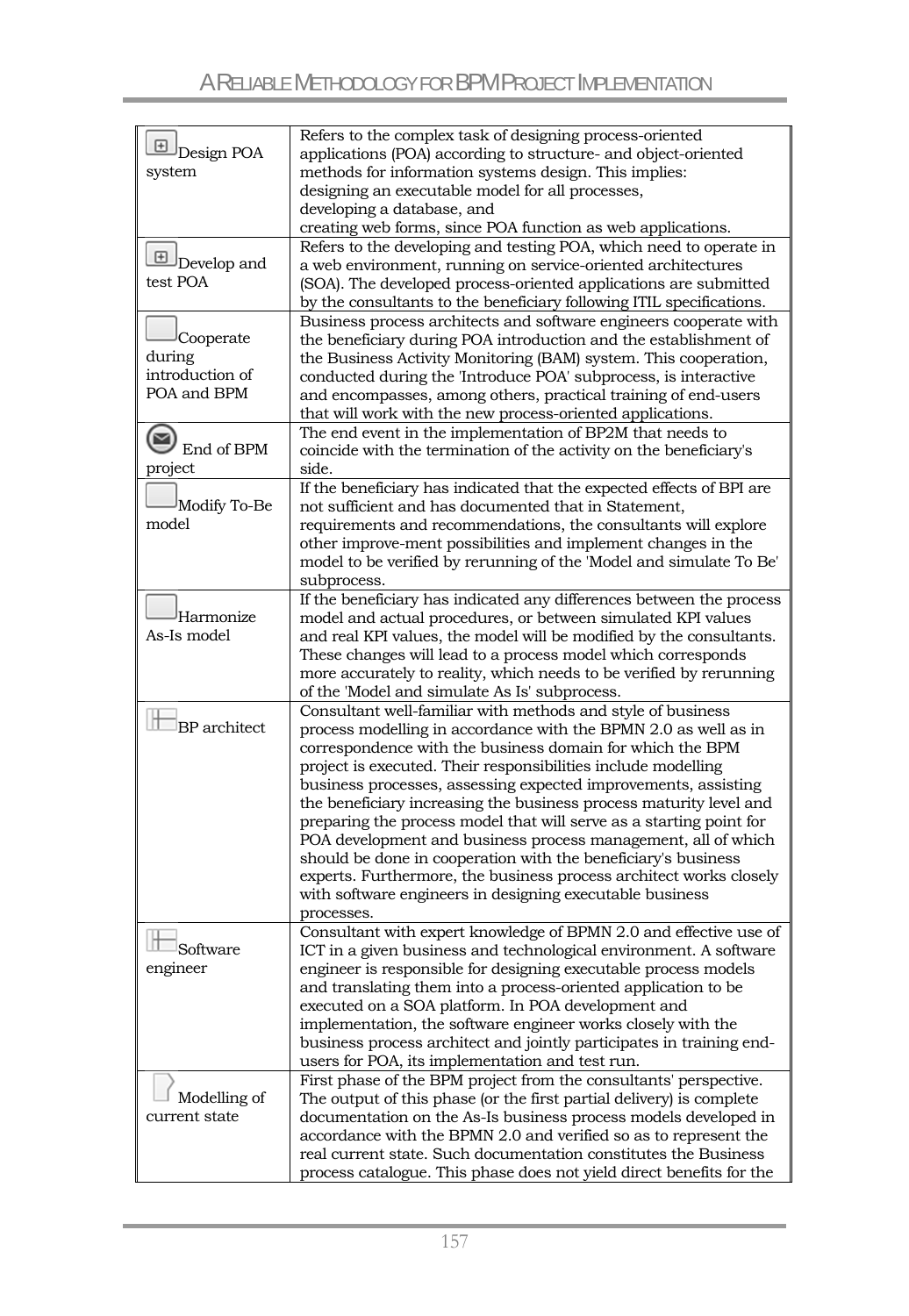|                | beneficiary (except for the fact that during it the organization's<br>business processes have reached the second level of maturity ac-<br>cording to BPMM) unless it is used for the improvement and man-<br>agement of business processes. As-Is models provide a starting<br>point for the development of improved To-Be processes, whose im-<br>plementation can lead to certain economic benefits. |
|----------------|--------------------------------------------------------------------------------------------------------------------------------------------------------------------------------------------------------------------------------------------------------------------------------------------------------------------------------------------------------------------------------------------------------|
| Modelling and  | Second – creative – phase of the BPM project. On the basis of<br>knowledge about the organization's existing business processes                                                                                                                                                                                                                                                                        |
| improvement of | obtained in the previous phase, the consultant proposes improve-                                                                                                                                                                                                                                                                                                                                       |
| business       | ments, coordinates them with the beneficiary and incorporates                                                                                                                                                                                                                                                                                                                                          |
| processes      | them in order to the improve business processes. The To-Be model                                                                                                                                                                                                                                                                                                                                       |
|                | is used for calculating expected improvement effects, measured by                                                                                                                                                                                                                                                                                                                                      |
|                | selected KPI (most notably, those that refer to resources, costs and                                                                                                                                                                                                                                                                                                                                   |
|                | added value of the process as well as process duration from the                                                                                                                                                                                                                                                                                                                                        |
|                | user's perspective). The output of this phase (or the second partial                                                                                                                                                                                                                                                                                                                                   |
|                | delivery to the beneficiary) is documented model of future business<br>processes and calculation of ROI that is expected to be obtained by                                                                                                                                                                                                                                                             |
|                | implementation of those processes. In this phase the expected                                                                                                                                                                                                                                                                                                                                          |
|                | effects are estimated by using simulation on the process model                                                                                                                                                                                                                                                                                                                                         |
|                | before investments into reengineering and improvement are made.                                                                                                                                                                                                                                                                                                                                        |
|                | Third phase of the BPM project. On the basis of the To-Be model,                                                                                                                                                                                                                                                                                                                                       |
| Establishing   | whose benefits were estimated in the previous phase, POA are                                                                                                                                                                                                                                                                                                                                           |
| <b>POA</b>     | developed in order to enable monitoring of each particular                                                                                                                                                                                                                                                                                                                                             |
|                | business case. Since POA support process execution in strict                                                                                                                                                                                                                                                                                                                                           |
|                | accordance with the process model they represent a new                                                                                                                                                                                                                                                                                                                                                 |
|                | knowledge-based type of applications. To fulfil that function, POA<br>are running on service-oriented architecture (SOA). The ultimate                                                                                                                                                                                                                                                                 |
|                | goal of the BPM project is to reach this phase, since POA                                                                                                                                                                                                                                                                                                                                              |
|                | implementation implies that the prerequisites for business process                                                                                                                                                                                                                                                                                                                                     |
|                | management (that is, acquiring a high level of business process                                                                                                                                                                                                                                                                                                                                        |
|                | maturity) have been met. This should to be the goal of every BPM                                                                                                                                                                                                                                                                                                                                       |
|                | project.                                                                                                                                                                                                                                                                                                                                                                                               |

### AREA OF IMPLEMENTATION OF BP2M METHODOLOGY

Business Process Model (BPM) is not a uniform concept. The BPMN 2.0 specification comprises four BPM types: Business Process Diagram (BPD), Collaboration Diagram, Choreography Diagram and Conversation Diagram. BPD, being the most detailed among them, is the one most commonly used in practice, while other three diagrams can be considered synthetic representations of specific knowledge about business processes and/or transitional forms that are used in transforming a verbal business system description into a detailed BPD. Our methodology refers to the BPM execution project and is thus applicable regardless of the diagram type to be used. Still, the methodology steps are arranged so as to support BDP as the most detailed process model type.

The BPMN 2.0 specification defines that in BDP each business process can be represented in three ways: as Public (abstract) process, Private (internal) non-executable process and Private (internal) executable process. On the other hand, from the perspective of the model purpose, Silver (2011) proposes systemization of BDP into Descriptive, Analytic and Executable. In addition, if we consider that a model can refer to the existing (As-Is) or future (To-Be) process and that it can be designed by business or IT experts, it is evident that doubts can ensue over which type of process diagram is most adequate for a given purpose. To address that issue, we developed a model taxonomy that relies on the following three criteria: purpose, development phases and predominant user, shown in *figure 3.*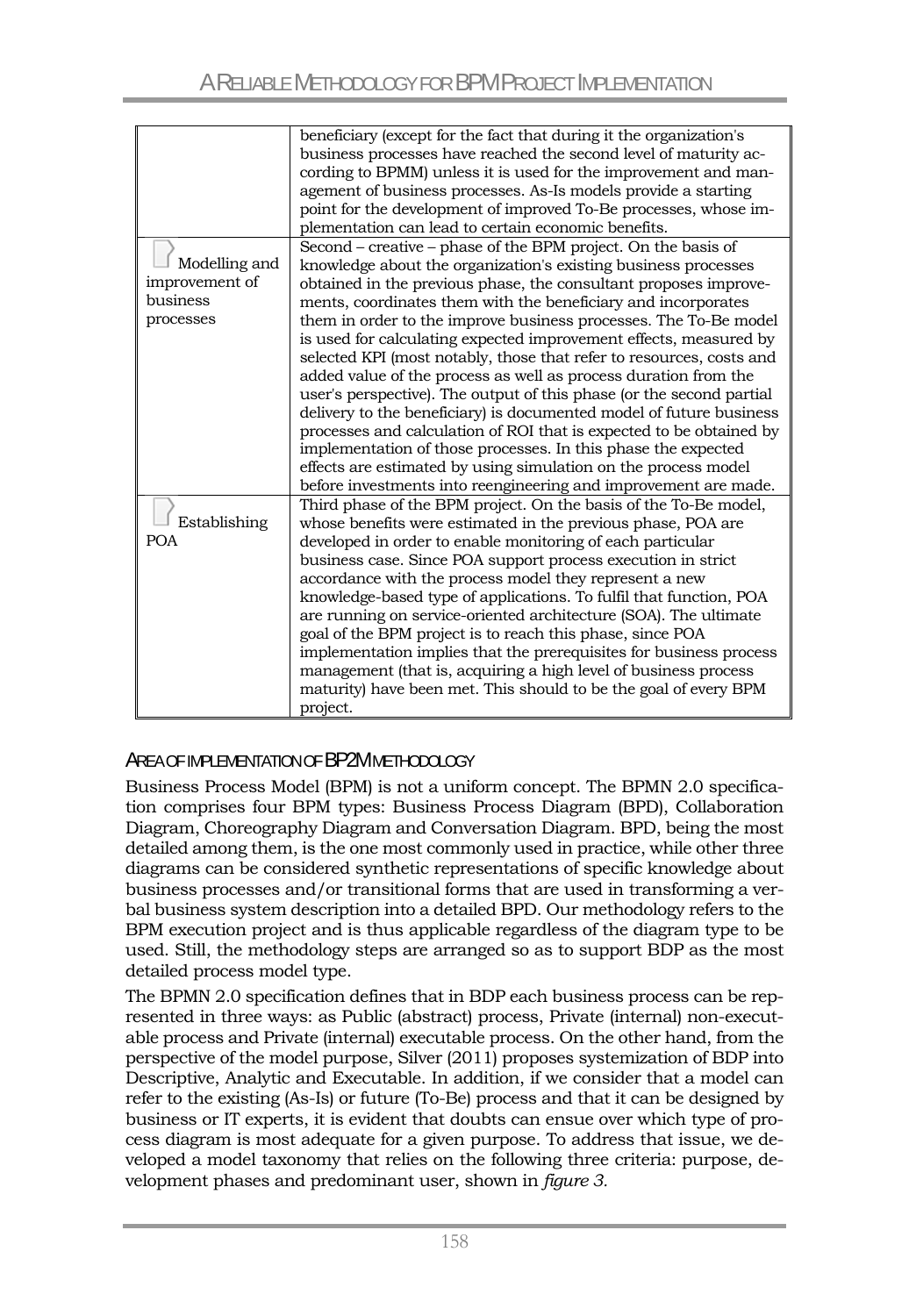

Figure 3: Taxonomy of Business Process Diagrams

In terms of its purpose, a BPM can be *descriptive* (drawn with a basic set of symbols), *analytical* (drawn with a complete set of symbols, intended for process investigation, improvement and simulation) and *executable* (very detailed, aimed for the development of the process-oriented application). In terms of development phases, a BPM can represent the *existing* process (As- Is) or the *improved* process that the organization intends to introduce (To- Be). The predominant user can refer to either *business* or *informatics* experts. By combining these classifications it is possible to recognize 12 BPD types. Each model type  $M_s$  is unambiguously defined by values at the axes of the taxonomy space, which can be expressed as *Ms→{xi,yj,zk}*. Some of them can only appear in theory: for example, *Ms→{'Business','Executable','To-Be'}* will very rarely be developed. Some of them are fairly common, as in the examples: *Ms→{'Business','Analytical','As-Is'}*, which enables detailed understanding of existing processes and represents a starting point for their reengineering and improvement, or *Ms→{'Informatics','Executable','To-Be'}*, which provides a basis for the development of process-oriented applications to support future business processes. The general direction of process model development and improvement is determined by the main diagonal of the parallelepiped in *figure 3*, extending from *M0→{'Business','Descriptive','As-Is'}* to *Mn→{'Informatics','Executable','To-Be'}.*

Such a three-dimensional classification will be useful for the management in defining BPM project goals, correct selection of the consultant team members and required competencies that team members need to demonstrate, as well as in estimating project duration and costs.

Our BP2M methodology is applicable to any of the 12 BPD types.

In practice, business process modelling can be aided by the so-called reference models. Some consulting firms provide verified reference models, usually accompanied by software solutions for particular business areas, with the aim of initiating such reengineering of clients' business processes that would allow for applications to be introduced faster. The access to reference models is also possible through non-profit organizations, with the aim of supporting public service companies in optimization of their processesv.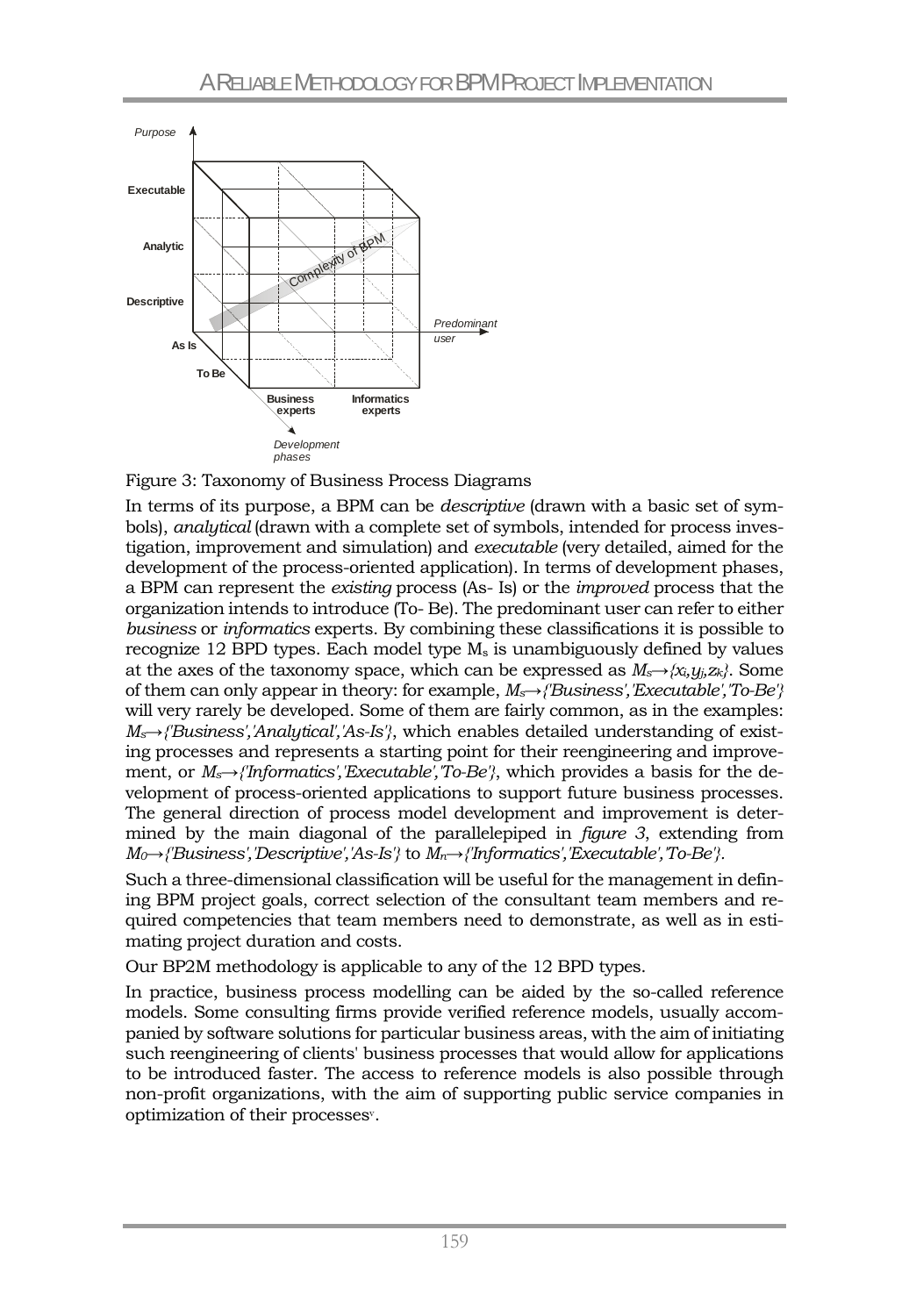### RECOMMENDATIONS FOR BP2M IMPLEMENTATION

An extensive bibliography on business process modelling – itself a very broad topic – also includes references which represent an outstanding source on the topic. This section contains a list of recommendations that will facilitate more successful management of a BPM project using BP2M:

- Business processes are the only original mechanism that an organization can use to improve its performance only with own resources.
- Processes are subject to change. Owing to developments in the business environment and the increasing potential of contemporary ICT, business processes constantly need to be improved in accordance with principles exemplified in relation to *figure 1.*
- Business goals are achieved by executing processes. If an organization does not manage its processes and does not measure their performance, it can hardly know whether its efforts are headed in the right direction.
- Management is possible if a process as the object of management is clearly defined, which is achieved by modelling business processes using a norm-based procedure that can be understood by all the participants in the BPM project.
- Since modelling presupposes systematic consideration of activities, their purpose and performances, required resources, roles and organizational units responsible for their execution, it cannot be simply restricted only to 'model drawing'.
- A business process model is not supposed to serve its own purpose since it: (a) comprises the organization's entire technological knowledge, (b) enables the assessment of the effects of investments into reengineering and improvement and (c) serves as the basis for the development of processoriented applications.
- Service Oriented Architecture (SOA) is a platform for the development of process-oriented applications (POA) which connect all activities and participants in a complex process in a way that business experts modelled as optimal in given circumstances.
- Process maturity phases evolve over time. However, maturation will not occur automatically and needs to be motivated by carefully elaborated actions of the management. The understanding of the business process maturity model is helpful in defining adequate actions.
- All the key procedures in business process management are encompassed by professional norms (BPMN, BPMM), which are based on sound theory and have been verified in best practice worldwide.
- Well-structured business processes cannot be bought. Instead, they can only be improved by the organization's business experts led by the management and assisted by experienced consultants. Frameworks are not 'ready for use' solutions; they can only provide guidelines to finding the best solution for each particular organization, enabling it to avoid lengthy distractions.

Modelling and reengineering of business processes in public services needs to be conducted in accordance with legal norms, while also anticipating the potential of contemporary ICT. Consequently, it is an informatics, as well as a business and legal venture.

Process modelling will lead to simpler procedures, make the public sector more capable of providing quality services to individuals and organizations, enable the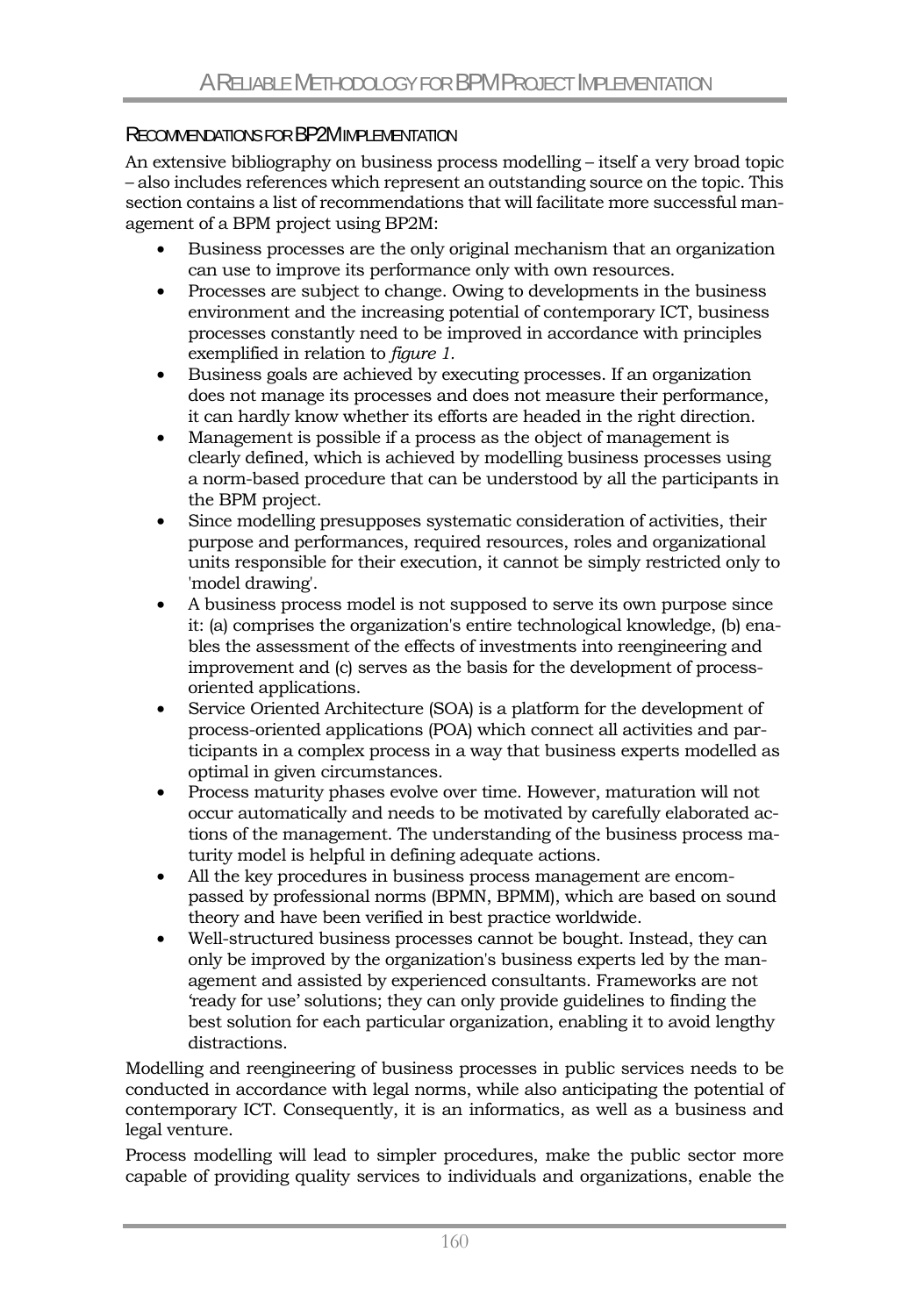development of process-oriented applications and create preconditions for business process management.

Business process modelling and reengineering in profit organizations will reduce resources consumption for each unit of the delivered product and thus make them more competitive in the market.

#### PRACTICAL EXPERIENCES IN IMPLEMENTING BP2M

The BP2M methodology constitutes our synthesis of knowledge and experience regarding business process modelling that has undergone multiple verifications through projects we conducted. Four of them are described below:

*Analysis, improvement and reengineering of business processes* (*Croatian Institute for Pension Insurance – CIPI, 2009*). A complex project in which, apart from 15 members of the consultants' team, about 40 business experts from CIPI also participated. Around 300 business processes (both in the CIPI headquarters and over 70 of its branch offices) were modelled in the As-Is version, then optimized and modelled in the To-Be version, using BPMN 1.1 notation and IBM WebSphere Business Process Modeler. Reengineering and improvement effects for all business processes were calculated using simulation, with estimated cost reduction for CIPI resources amounting to about 30% and reduction of service time for the end-user amounting to about 46-67%. ROI for the entire project was also calculated. Terms of Reference (TOR) specifications for the new process-oriented system were drafted. A generic ICT infrastructure based on SOA was proposed.

*Supervision of business and ICT integration* (*Plinacro – Gas Transmission System Operator, 2010*). Modelling harmonized business and gas transportation processes (using BPMN 1.2 and IBM WebSphere Process Modeler) to verify effects of implementation of a new information system. Improving the business processes for gas transportation control and aligning them with the management information system. Testing the software supplied in accordance with ISO/IEC 9126 standard and advising the client on the organization of ICT operations in accordance with ITIL.

*ICT strategy for process-oriented Document Management System* (*Croatian Employment Service – CES, 2011*). Content and workflow analysis for more than 500 documents which enter CES, are created by CES or are sent to clients (unemployed persons and employers) was performed. A strategy for a new process-oriented Document Management System (pDMS) was established. All business documentation was classified into 14 basic types. Developing As-Is flows of documentation for all these types in accordance with the process approach and drafting To-Be models in accordance with BPMN 2.0. The existing DB was expanded and all new program procedures were designed. Expected effects and cost savings were obtained by simulation and ROI for the entire project was calculated. TOR specifications for the development and implementation of the new pDMS were drafted.

*Process model of the University* (*University of Zagreb, 2012*). Analysis and modelling of all academic, teaching, research and student As-Is processes at Croatian universities. Reengineering and improvement of processes by using contemporary ICT, modelling To-Be processes, simulation on the process model and calculation of expected effects. All business processes were modelled in accordance with the BPMN 2.0 specification. For several processes new process-oriented applications were developed using BizAgi Studio, which were deployed for execution on the process engine.